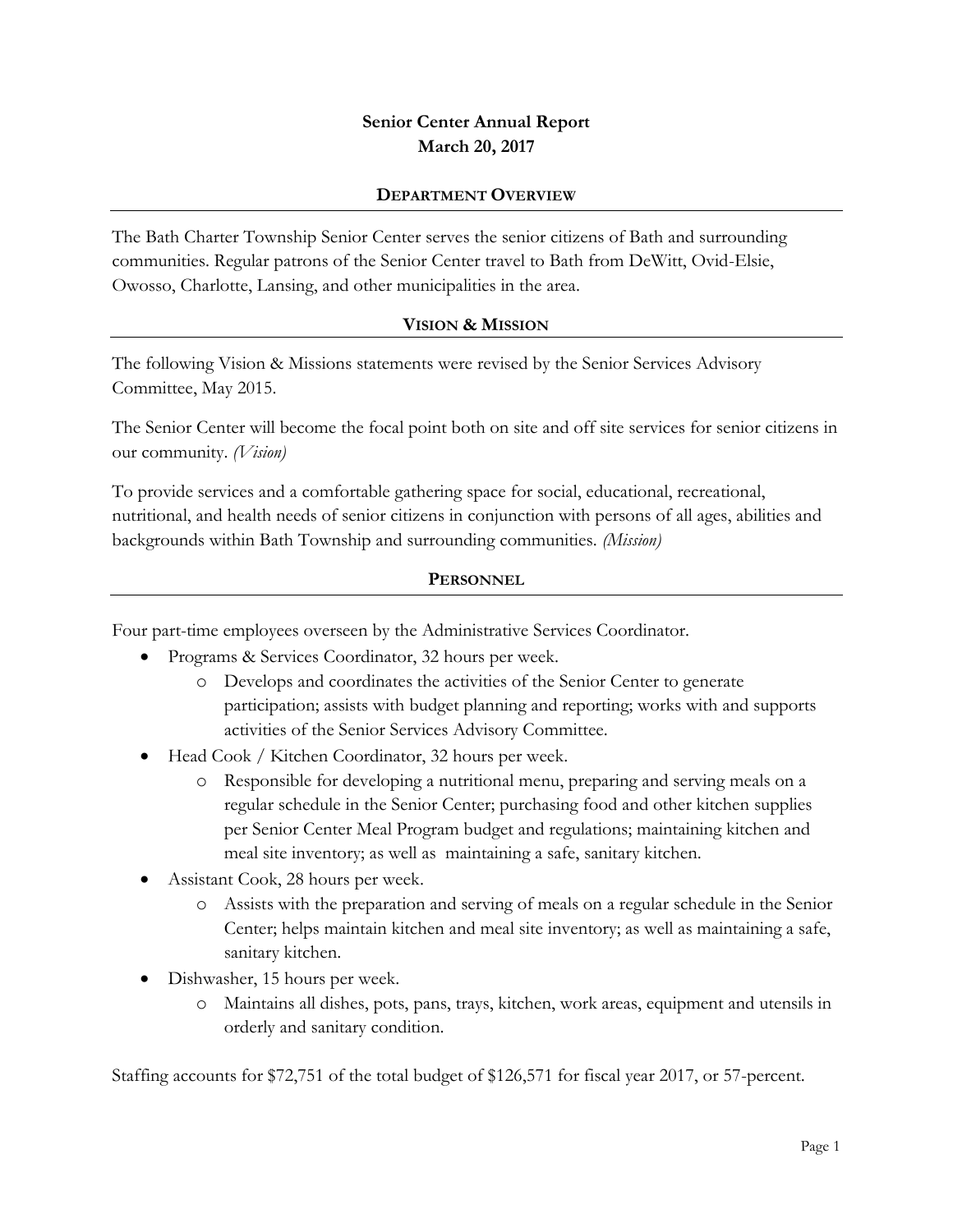| Bridge  | Euchre*            | Popcorn & a Movie |
|---------|--------------------|-------------------|
| Bingo   | Exercise (Walking) | Puzzles           |
| Bowling | Group)             | Texas Hold'Em*    |
| Canasta | Hand & Foot        | Trivia            |
|         | Line Dancing       | Wood Carving      |
|         | Live Music         |                   |

## **EVENTS & ACTIVITIES**

*\* Euchre hosted weekly on Mondays, Thursdays, and Sundays. Also hosted once a month on Saturday.*

#### **PROGRAMS & SERVICES**

| Computer Clinic                                              | <b>Bridge Classes</b>                        |
|--------------------------------------------------------------|----------------------------------------------|
| Fall Risk Assessment & Balance Coordination                  | Ice Cream Social                             |
| Health Clinic (blood pressure readings,                      | Hearing Screenings & Hearing Aid Cleaning    |
| glucose testing, medication questions)                       | Hospice Services, Caregiver Stress & Burnout |
| Medicare/Medicaid Counselors from Tri-County Office on Aging |                                              |
| Oral Health, the Wisdom Tooth Project                        |                                              |
| Wal-Mart Flu & Pneumonia Shot Clinic                         |                                              |

#### **TRIPS**

Bath Township Library Center Visit Boat Trip, Saginaw Bay Bronners & Zhenders, Frankenmuth Dinner Theater, Turkeyville Eggleston Art Gallery Visit Firekeeper's Casino, Battle Creek Senior Night at Lugnuts Stadium, Lansing Soaring Eagle Casino

#### **RECENT HISTORY / TRENDS / ACCOMPLISHMENTS**

#### **Mid-Michigan District Health Department**

**Type III Food Service Establishment License:** The Township applies each year for a Food Service Establishment License in order to prepare and serve meals and drinks on-site five days a week to the public at the Senior Center.

**Certified Food Safety Managers:** The Township must employ one certified food manager that works an average of 30 hours per week as a requirement of our license. Both the head (32 hours per week) and assistant cook (28 hours per week) are Certified Food Safety Manager's in the National Registry of Food Safety Professionals. This is one of three accredited programs by the American National Standards Institute and the Conference for Food Protection. Requirements for certification every five years include a mandatory 16-hour classroom instruction period, and passing the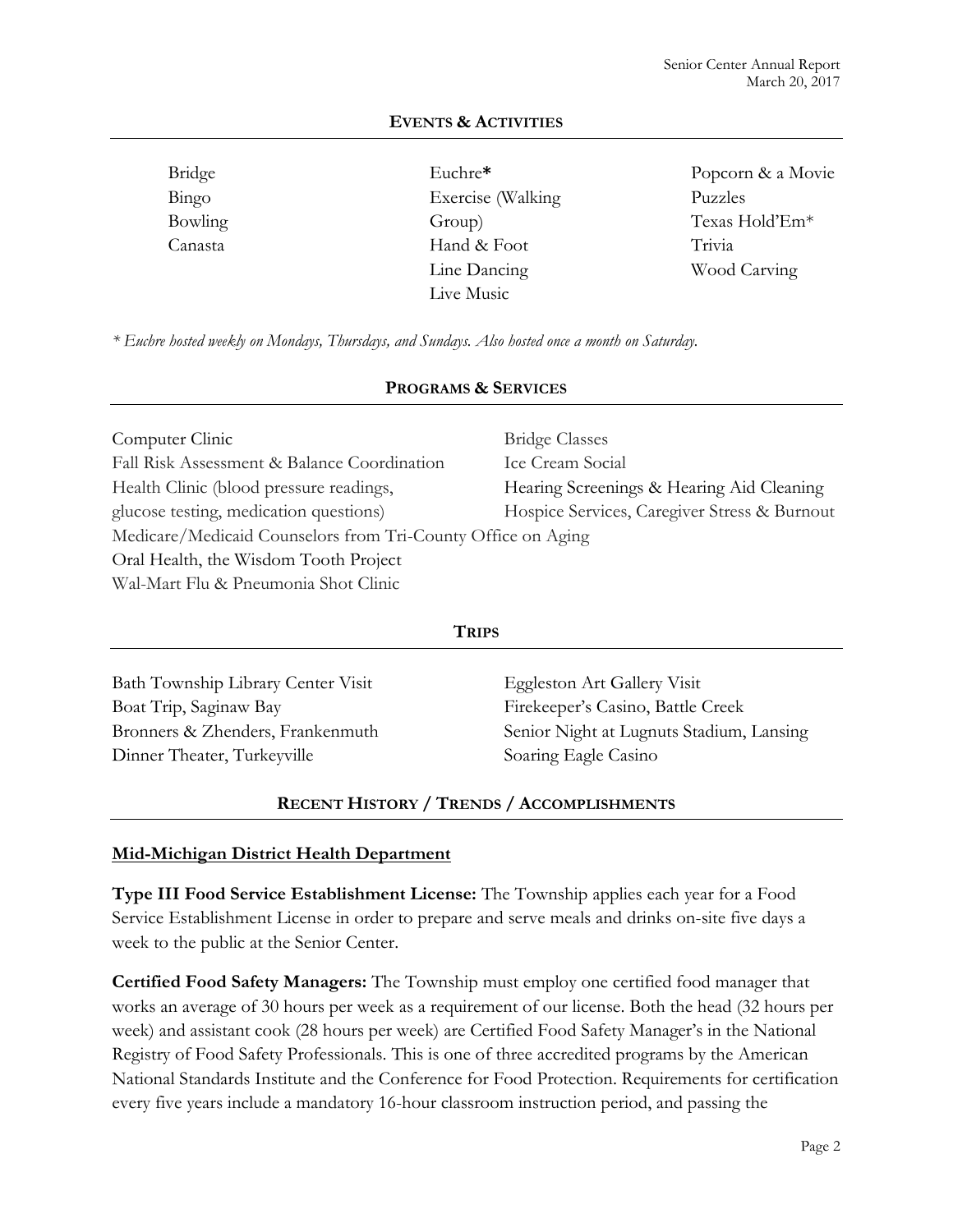certification examination. Additional training and certifications are at times required for Food Safety Managers. One recent example is that Food Allergen Training was required to be completed by our Food Safety Managers no later than January 14, 2017. Both Food Safety Managers completed the training and received certification by Fall 2016.

**Inspections:** As part of holding a Food Service Establishment License, at least two times per year, the Mid-Michigan District Health Department conducts unannounced inspections of our Center's food preparation operations and procedures, as well as our staff's knowledge. Inspector's generally look at facility cleanliness and maintenance, hair restraint and hand washing, hot and cold holding of food, date-marking, training certifications, sanitizing and dishwashing, and knowledge of food-borne illnesses.

## **Kitchen & Bathroom Remodel**

Striving to serve an increasing number of area senior citizens with nutritionally sound, reasonably priced, homemade meals, plans were made to renovate and convert existing kitchen/storage space and equipment into a commercial kitchen. The bathroom facilities were also renovated in order to fully comply with the Americans with Disabilities Act of 1990.

**Phase I:** The Township began kitchen renovations in February 2015. This phase was referred to as Phase I of renovations and included installation of a three compartment sink, a hot food serving counter, a reach-in refrigerator, a hand sink, and work tables. The work was completed by volunteers and overseen by a licensed contractor. Funds from the 2014 fiscal year Senior Center department budget and monies raised by the seniors through special events were used.

**Phase II:** The next goal was to increase the footprint of the kitchen within the Center to accommodate a commercial range and hood, convection oven, reach-in freezer, high-temperature dishwasher, garbage disposal, larger/more efficient water heater; replacement of flooring and cupboards, and to begin using dinnerware and flatware. This was Phase II of the renovation project.

The desired impact was to improve the quality of services offered at the Center, and enable staff to increase the number of senior citizens served by the meal program by at least 20 percent. The kitchen renovations allowed the Center to transition from Monday-Wednesday-Friday meal service to five-day-a-week service in July 2016. This has allowed staff to serve approximately 140 more meals per week.

**Funding:** In Spring/Summer 2015, the Township applied to the Capital Region Community Foundation for a grant in the amount of \$55,000 to fund Phase II. The Township's fiscal year allocation and the additional fundraising efforts by our seniors and community members provided for the total needed 1:1 required match of the grant request of \$55,000, for a total of \$110,000.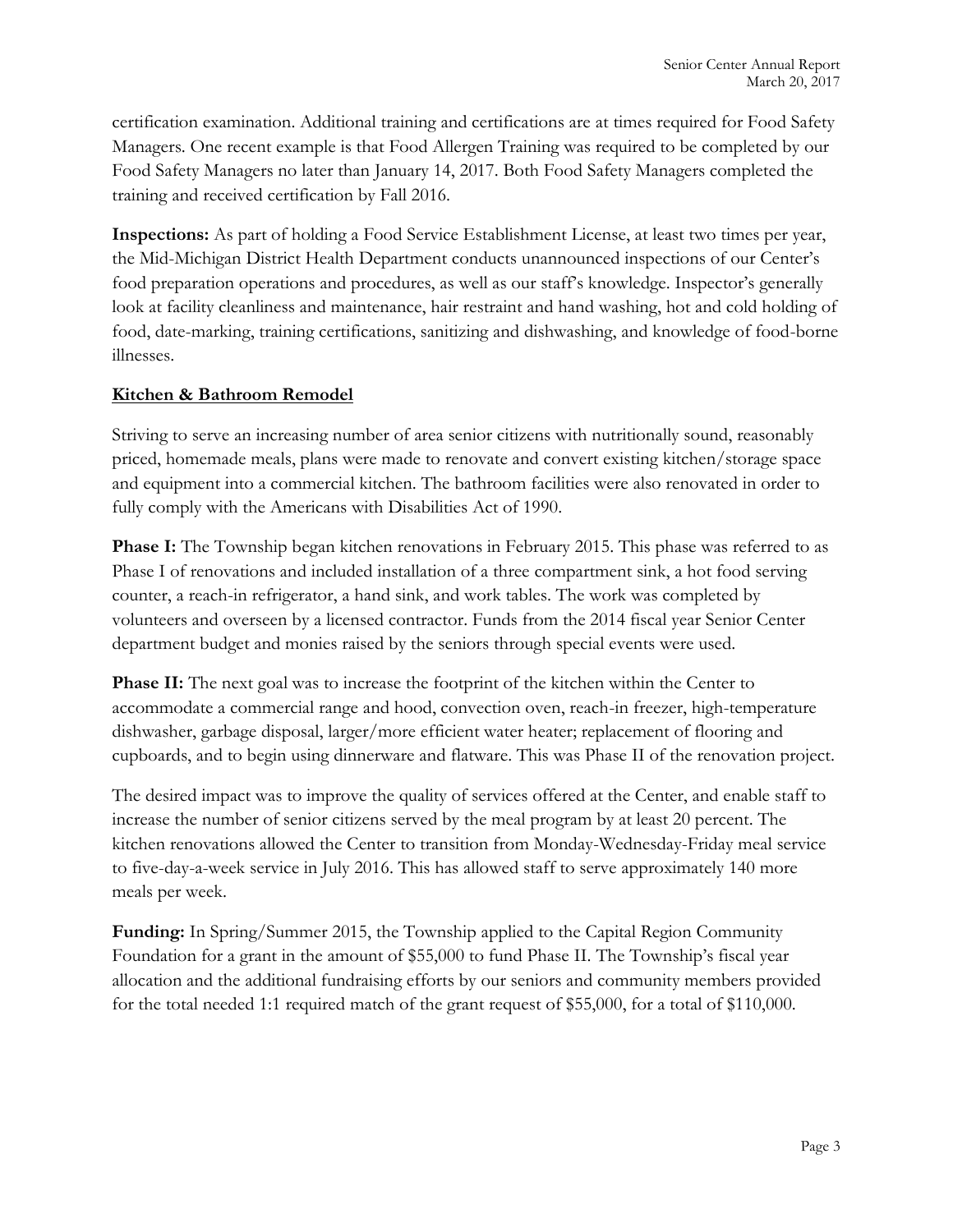|                | 2016  | 2015  | 2014  | 2013  |
|----------------|-------|-------|-------|-------|
| January        | 55.33 | 49.17 | 30.45 | 33.5  |
| February       | 57.1  | 50.5  | 32.64 | 33.09 |
| March          | 57.42 | 45.77 | 37.67 | 33.58 |
| April          | 59.23 | 52.92 | 39.83 | 37.77 |
| May            | 66.58 | 58.33 | 41.58 | 40.08 |
| June           | 61.15 | 56.58 | 44    | 42.25 |
| July           | 53.47 | 62.08 | 47.63 | 36.33 |
| August         | 50.61 | 58.6  | 46.69 | 41.92 |
| September      | 55.76 | 64.4  | 49.9  | 49    |
| October        | 59.21 | 66.7  | 52.21 | 42.15 |
| November       | 55.61 | 72.44 | 56.18 | 42.6  |
| December       | 53.71 | 47    | 59.42 | 37.58 |
| <b>AVERAGE</b> | 57.27 | 57.4  | 45.06 | 39.21 |
|                | 2016  | 2015  | 2014  | 2013  |

#### **Senior Center Average Attendance**

## **New Deck Construction**

Thanks to the generosity of community members and volunteers, construction of a new deck was completed at the Center in May/June 2016. Purchase of deck materials was provided by Taco Tuesdays and other Senior Center fundraising activities. Volunteers included: Rick Curtis of Curtis Builders, Adam Davis, Al Rosekrans, Mark Schneider, Wayne Farr, Dan Oberst, Walt Holden, Zachary VanSickle, Will White, Doug Reich, Cindy Cronk, and Dan Wietecha. Thank you to Dave Snider (Haslett True Value Hardware) for use of a post-hole auger. Thank you to food/meal donors: Debbie Stoddard, Bonnie Rosekrans, and Marlene King.

Demolition of the old deck and landscaping around the deck was completed by members of the DPW. Seniors made the new deck complete by adding a few outdoor tables and chairs and then celebrated with an Ice Cream Social.

#### **JoAnne Williams Memorial Bridge Tournament**

The JoAnne Williams Memorial Bridge Tournament is hosted twice a year at the Bath Township Senior Center. Up to 20 teams can sign up for the event coordinated by Senior Center supporter and avid bridge player, Barbara Reeves. All monies raised from the Tournament are donated to the Center in honor of Williams.

JoAnne Williams, a long-time resident of Bath Township, lost her battle with lung cancer and COPD on April 24, 2013. An attorney for Dart Energy and Corporation, JoAnne was 80 years old. She was a member of the Bath Senior Center Advisory Board and enjoyed playing bridge there every week.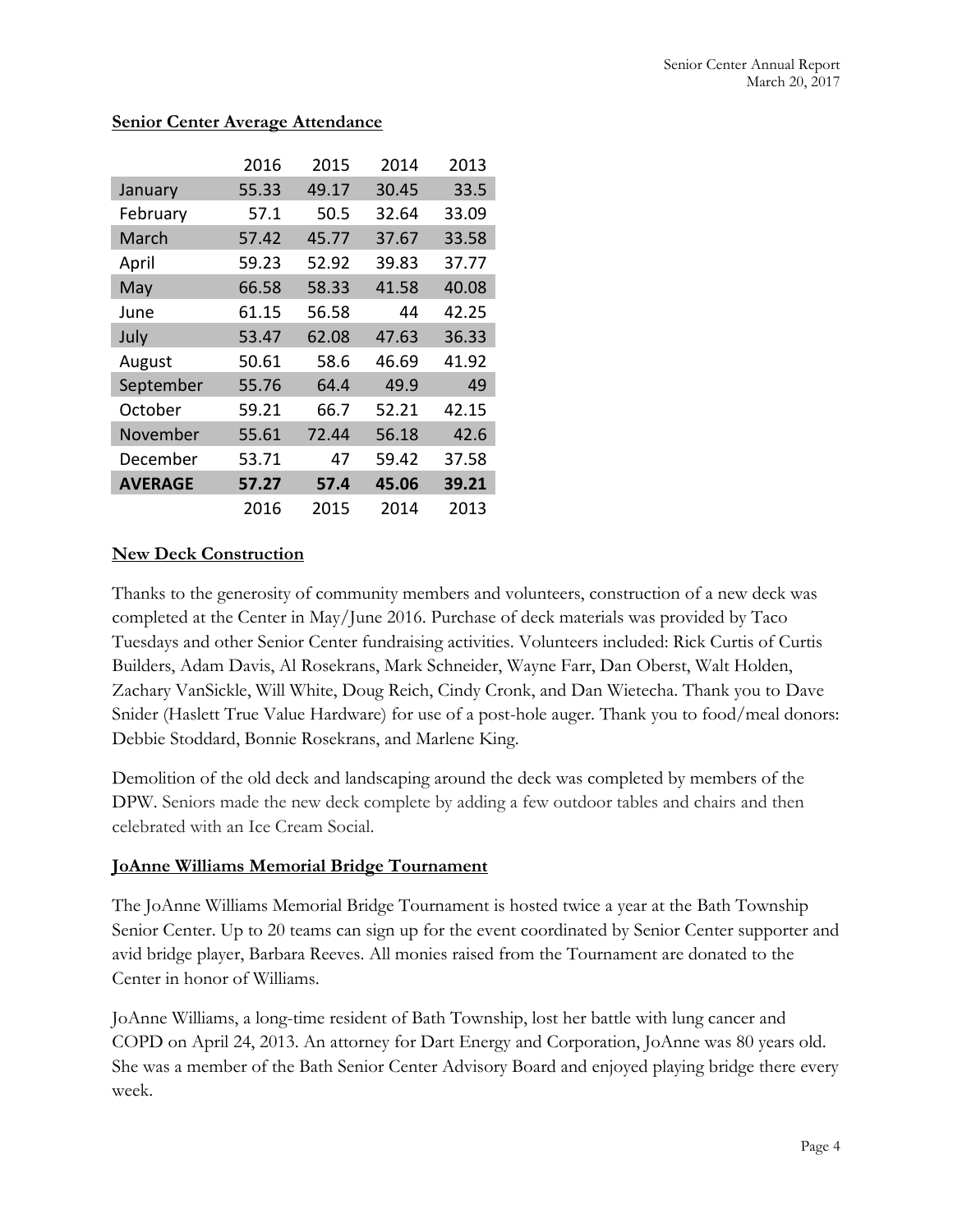#### **Low-Income Meal Program**

The Center assists seniors within the Bath community that are low income by providing meals at no cost. Bath residents can confidentially provide documentation (Medicaid or Food Assistance) to the Programs & Services Coordinator, and be qualified to receive a discreet meal punch card for use at the Senior Center. The punch card is the same one used by those patrons that pay for meals ahead of time. In recent years, Township volunteers for the Michigan's Coordinated Access to Food for the Elderly, or MiCAFE program, have referred applicants to the Center to take advantage of the program. On average during July – December 2016, three low-income meals were provided per day (low of 0 served – high of 7).

#### **CURRENT ISSUES / CHALLENGES**

#### **Full Schedules**

- Because the Center is open Monday Friday each week, from approximately 10 am 4 pm, most, if not all of the hours allotted per week worked by the Programs & Services Coordinator are spent with the seniors on-site. There is very little downtime for the person in this position to spend quiet, uninterrupted time working. In addition to the regular weekly schedule, there is a Euchre event held once a month on Saturday for at least 3-4 hours.
- A similar situation exists for the Head Cook. Regularly, she begins work by at least 8:00 am. Sometimes she begins even earlier if meat or other food needs to be put in the oven. This schedule leaves little time to work on menu development or shopping.
	- o Prior to the transition to five days a week, the head and assistant cooks were able to conduct the shopping themselves at Gordon's Food Service, Sam's Club, Meijer, Kroger, etc. This allowed them to compare prices, utilize coupons, and hand-select produce and meat for use at the Center. Now with little to no time to shop, the cooks have been using a food order and delivery service, Van Eerden Food Service out of Grand Rapids (also used by Tommy's Pizza and the Bath Diner). While the Van Eerden staff has tried to be helpful and accommodating, our selection and pricing is limited based on Van Eerden's product offerings. For example, in the past staff may have chosen to purchase 95-percent lean ground beef from Sam's Club because of its quality and reasonable price. Now, the cooks have to go with 85 percent lean ground beef at a higher price from Van Eerden.

#### **Regular Maintenance & Cleaning**

- Five-Days Lunch at Senior Center Not only does it need more frequent cleaning, there are no "vacant" days to do the cleaning.
	- o Required building maintenance includes floor stripping and waxing, as well as intensive kitchen cleaning in preparation for health department inspections.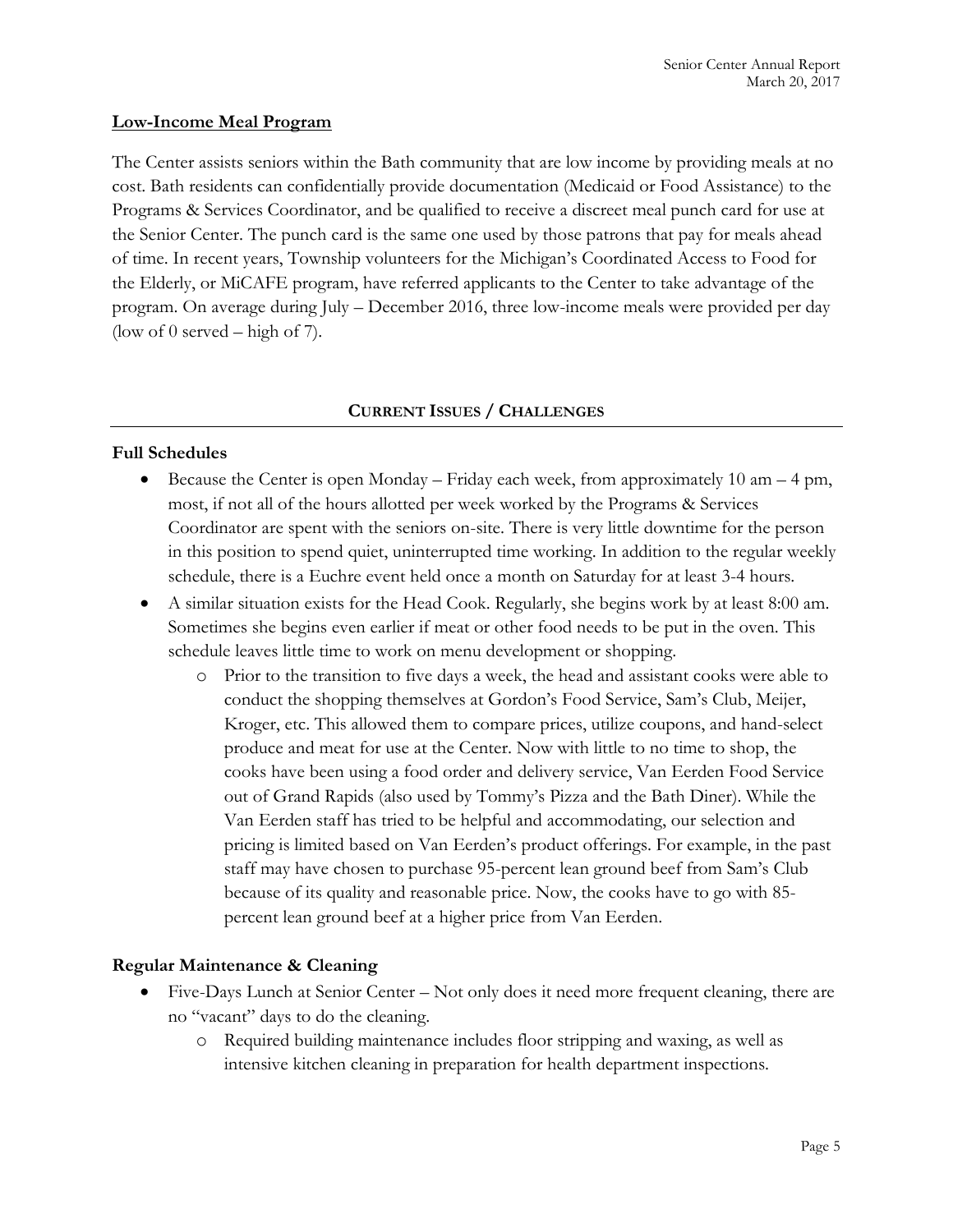An unexpected outcome of the recent renovations is increased maintenance in areas not anticipated. One example is that our project required a grease trap, to prevent grease, hair, lint, oil, sediment, and other solids from entering our plumbing system and waste water treatment facility where they cannot be processed properly. While regular maintenance is not overly time consuming for staff, it is something that needs to be done on a regular basis. Other such maintenance resulted from the installation of the commercial range and hood, convection oven, reach-in freezer, and high-temperature dishwasher.

## **Space**

- While the remodeling vastly improved the layout and flow of the Center, we are still constrained by the building's four walls. Increasing the footprint of the kitchen (to 430 square feet from 200) decreased the seating capacity of the dining room, from 100 seats down to 85. The highest attended date between July 11, 2016 and the end of 2016 was 79 attendees on August 25, 2016 for Swiss Steak, and 73 attendees on October 13, 2016 for Meat Loaf. While this is certainly 5-10 attendees less than the maximum the dining room can hold, it does limit the space in which patrons have to walk around in safely while carrying plates of food.
- Limited space for dining/meal program vs. activities
	- o No quiet space for hearing screenings.
	- o No separate or private space on-site for Food Commodity or MiCAFE qualification services.
	- o Some programs have moved to other Township buildings, such as line dancing and quilting to the Bath Community Center.
	- o Card players often have to wait for other patrons to finish their lunch and move to another table so they can move lunch tables and set up card tables.
	- o Special meals such as Thanksgiving and Christmas dinners (often sponsored by Sons of the American Legion) now require the Center to be closed the day before for meal preparation, and require two seatings (11:30 am and 1:00 pm in order to serve all those that sign up.

## **Temporary Employees/Fill Ins**

- In order for the Programming & Services Coordinator to take time off for illness or vacation, often two or more people need to be coordinated depending on the day and programming/activities scheduled including taking lunch money, running euchre, bingo or other gaming, or hosting an outside program, service or speaker.
- Because we employ such a small number of employees, we have some cross-training so that our cooks can have days off due to illness or vacation, but our options are very limited.
	- o The Parks & Recreation Director is also a Certified Food Safety Manager and often assists with food preparation if either the head or assistant cook is off. However, she is limited as she has her own 32 hour a week schedule and scheduled programming to maintain.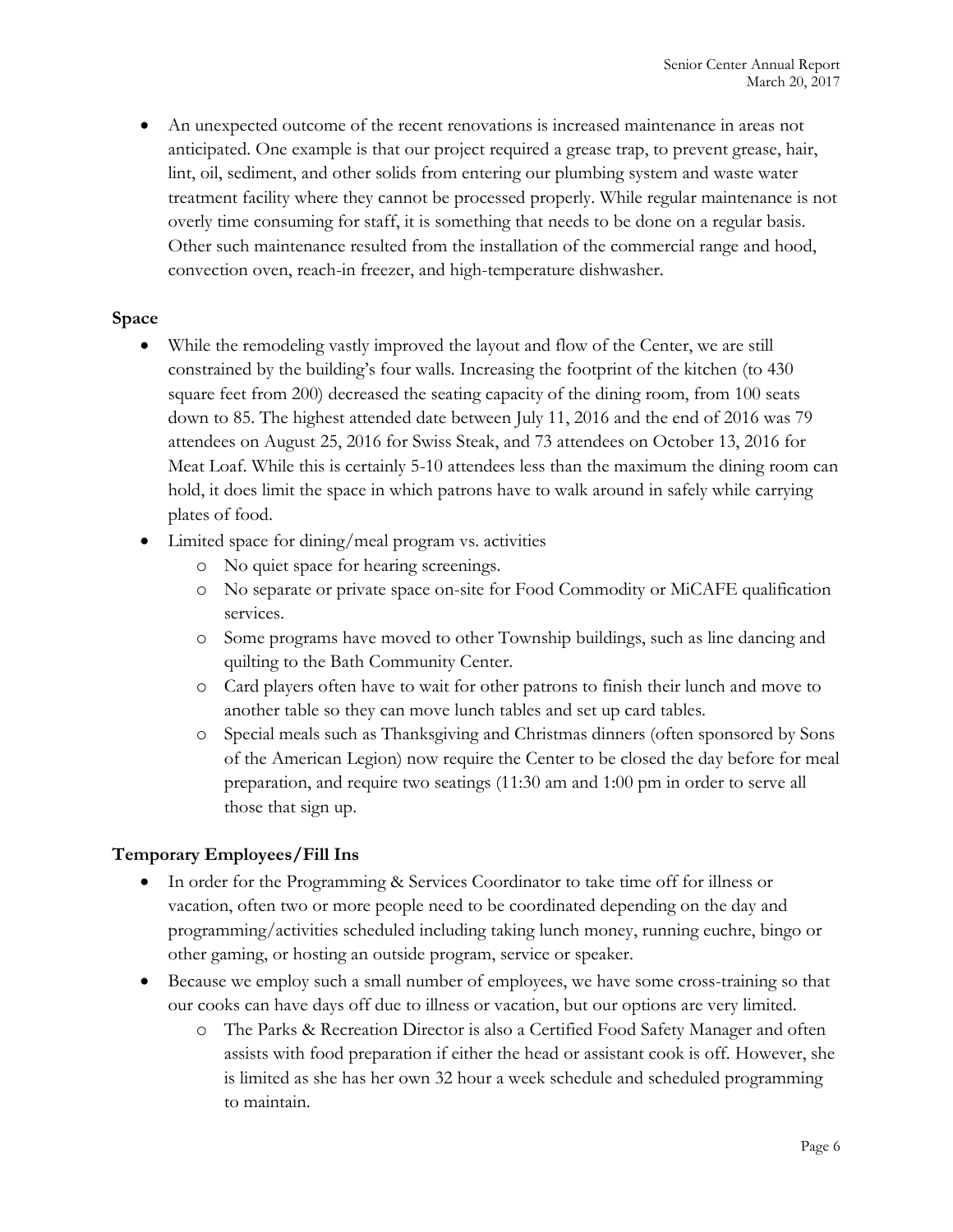- o The dishwasher is also able to assist in the preparation of food without a certification as long as a Certified Food Safety Manager is on-site overseeing the work.
- o Other than that, only one other person is available at this time to assist with food preparation and serving if either the head or assistant cook is off. This person is a Bath resident and former Haslett School cafeteria employee, but can't assist on Wednesdays due to another obligation.

## **Mid-Michigan Diaper Bank**

The Center has been a partner of the Mid-Michigan Diaper Bank for the past several years. The program offered free diapers and incontinent supplies to those living in Ingham, Eaton or Clinton Counties. As of June/July 2016, staff was coordinating supplies for at least 17 local residents. Since that time, orders have gone unfulfilled. Contacts with the Diaper Bank by staff have been met with the same email response each time, that the founders have been too overwhelmed by personal/health issues to fulfill orders. The Programs & Services Coordinator has noted all patrons of the program have now made alternate arrangements to obtain their supplies.

#### **Increasing Expenses & Revenues**

As the Senior Center continues to grow, so too has its budget. Increasing attendance numbers have necessitated an increase in the food budget, which in return has increased meal revenue. The number of staff, as well as staff hours, has also increased.

| <b>Senior Center Historical Expenses &amp; Revenue</b> |      |                 |                |  |
|--------------------------------------------------------|------|-----------------|----------------|--|
|                                                        | YEAR | <b>EXPENSES</b> | <b>REVENUE</b> |  |
| Actual                                                 | 2006 | \$34,288.00     |                |  |
| Actual                                                 | 2007 | \$34,671.00     |                |  |
| Actual                                                 | 2008 | \$28,924.00     |                |  |
| Actual                                                 | 2009 | \$29,613.00     | \$11,781.00    |  |
| Actual                                                 | 2010 | \$48,684.00     | \$14,325.00    |  |
| Actual                                                 | 2011 | \$53,954.00     | \$16,921.00    |  |
| Actual                                                 | 2012 | \$62,250.00     | \$18,828.93    |  |
| Actual                                                 | 2013 | \$78,548.00     | \$30,811.00    |  |
| Actual                                                 | 2014 | \$84,610.00     | \$27,684.00    |  |
| Actual                                                 | 2015 | \$74,821.00     | \$27,927.00    |  |
| Approved                                               | 2016 | \$98,264.00     | \$40,150.00    |  |
| Recommended                                            | 2017 | \$122,587.00    | \$38,400.00    |  |

Revenues could not be located for 2006, 2007, and 2008.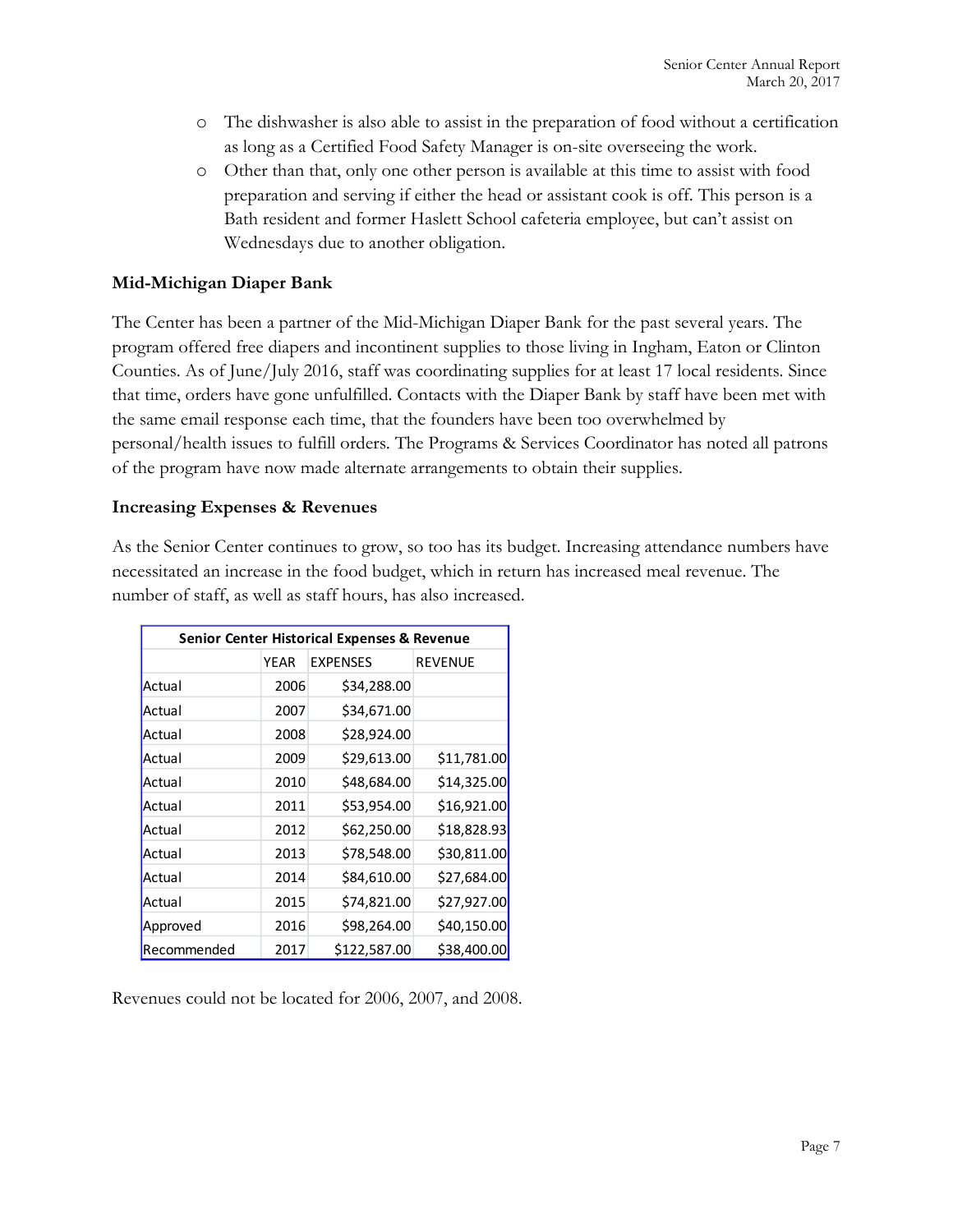#### **Attendance Numbers**

Since we transitioned to five days a week meal service July 11, 2016, staff has been monitoring attendance numbers. There have been a total of 125 regular meal service days, an average calculation of each serving day since that date shows that Tuesdays appear to be the least attended day of the week with an average of 33 meals served in-house (low of 16, high of 49).

| Serving<br>Dav        | Monday | Tuesday | Wednesday | Thursday | Friday |
|-----------------------|--------|---------|-----------|----------|--------|
| Average<br>Attendance | 53     | 33      | 54        | 40       | 50     |

Average calculated with data from July 11, 2016 through December 31, 2016.

## **SHORT- & LONG TERM GOALS**

#### **Short-Term Goals**

- Continue looking for resource, program and service partnership opportunities in the community.
- Continue promotion and marketing of our resources, programs and services.
- Accurate and complete Emergency Sheets for every patron.
- Minimize waste of food (leftovers/uneaten meals).
- Additional use of volunteers, as feasible, in program operations.
- Complete disposal of medical equipment.

## **Long-Term Goals**

Develop nutritional information for menu.

## **2016 Senior Services Strategic Plan**

In addition to short- and long-term goal planning by staff, please also refer to the following 2016 Senior Services Strategic Plan (pages 9-11) created by the Senior Services Advisory Committee. The SSAC is in the process of reviewing and updating this plan.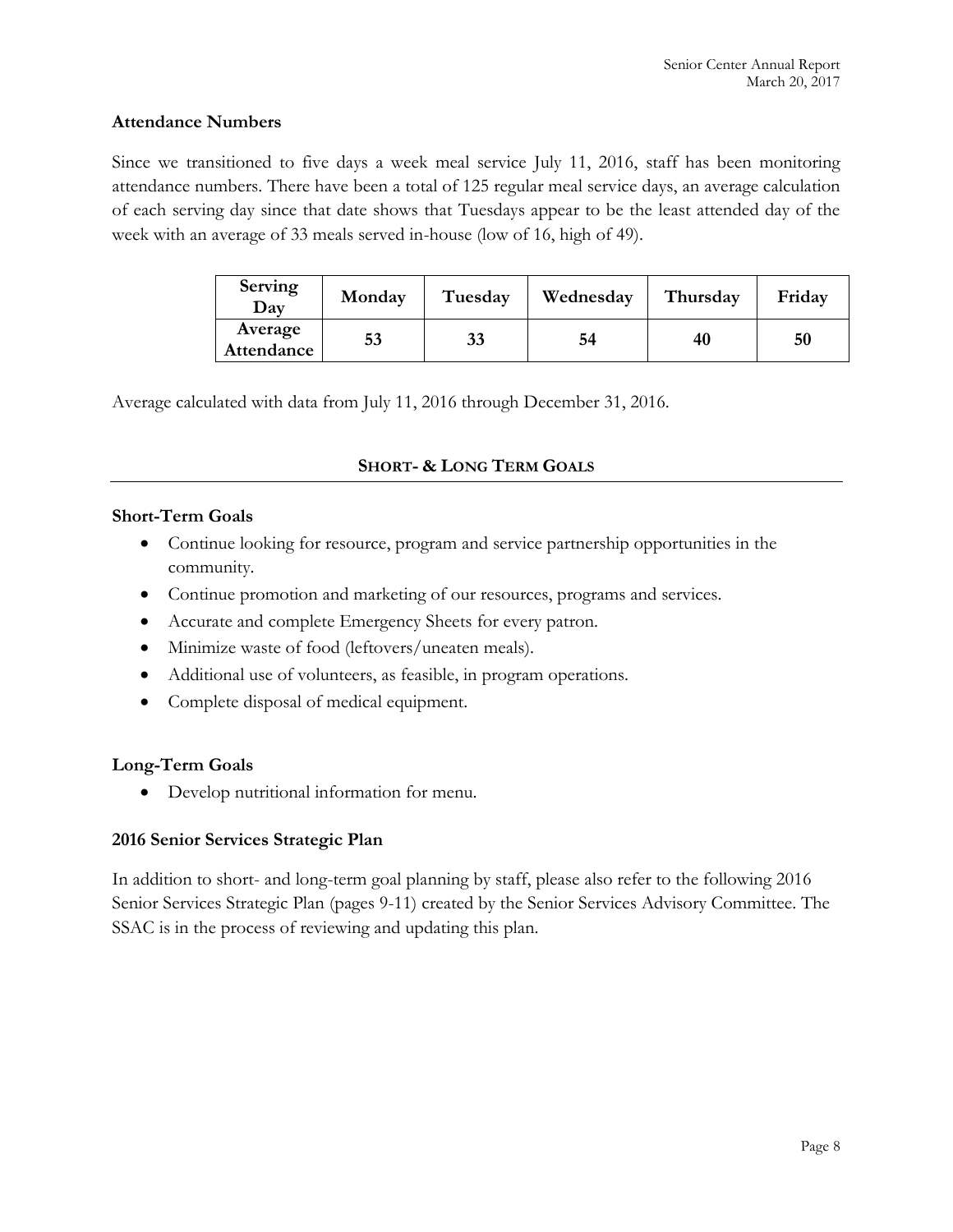# Bath Charter Township 2016 Senior Services Strategic Plan

## **Goal 1: Expanding the Senior Center and Hours and Services**

**Objective 1:** Oversee increasing staff levels, meal service and program expansion within the existing facility as we move, with the Board support, to operating 5 days a week.

**Objective 2:** Develop cost estimates and conceptual plans for expanding the Senior Center at its current location during the first half of 2016

**Objective 3:** Utilize the new Township Capital Improvements Projects process to access the resources needed for the expansion during the second and third quarter 2016

**Objective 4:** Once funding is secured; expand the Center during the fourth quarter 2016

A multipurpose building housing the Senior Center, Library and Farmer's Market has been discussed, but this seems like a LONG RANGE plan and one which may not come into being in time to meet our needs.

**Objective 5:** Increase hours for Senior Center staff and refine position description for leadership within the Center.

# **Goal 2: Develop more comprehensive programs to serve Bath Township Seniors**

**Objective 1:** Work to develop resources through increasing partnerships, expanding collaboration and program development and broaden networking based on identified resources

**Objective 2:** Provide staff training which enables program expansion and increased collaboration and expanded networking

Using data from our most recent Senior Services Survey (2015) we plan to work on providing more expansive services to our seniors. Survey results are clear, 94% desire to age in place and the seniors are clear about unmet needs: Home repairs (28.2%); ramp building (12.8%); installing grab bars (15.4%); chore services (28.2%); transportation (15.4); assistance with snow removal (35%) and legal services.

These increased services, again driven by survey results will include, but not be limited to programs and services related to:

• health and wellness.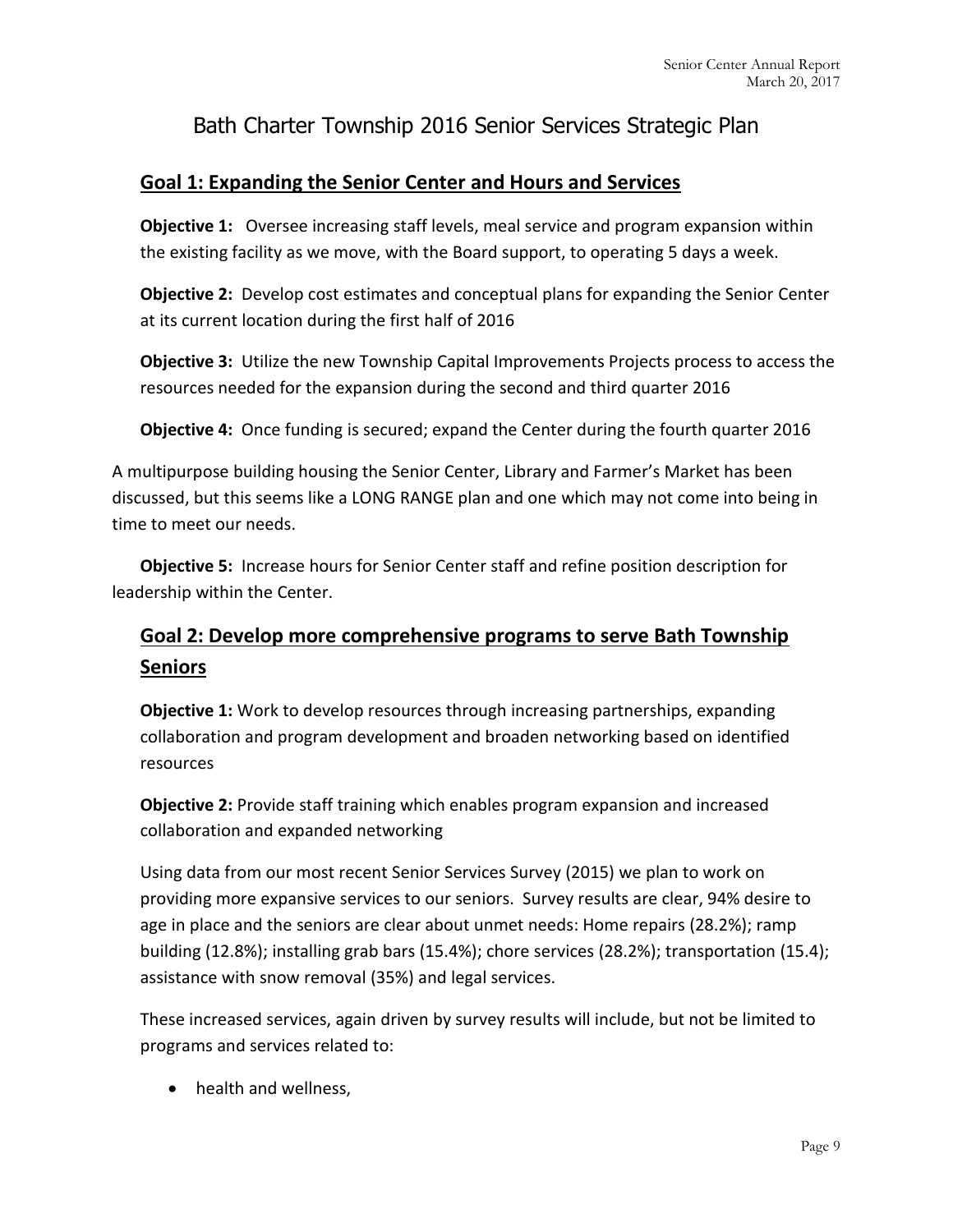- home repairs,
- chore services,
- home-based safety improvements,
- educational programs which will include technology (i.e. how to outsmart your smart phone),
- day trips,
- access to legal services;
- and volunteer transportation services

## **Goal 3: Provide transportation services to and from the Senior Center**

**Objective 1:** Our Bath Township senior population is growing and the oldest seniors, who we are here to serve, need transportation to the Center.

**Objective 2:** Begin to provide transportation services with the Bath Charter Township van

Retrofit the Bath Township van to be handicap/wheel chair accessible

**Objective 3:** Identify and train a team of volunteer drivers

**Objective 4:** Design, promote and manage the service

**Objective 5:** Maintain an evaluation component which would show use, unmet demand and responses to service

**Objective 6:** Purchase a 16 passenger handicap assessable van/mini bus for the Center

The mini bus/van would be used for a variety of Senior/handicapped based activities within the Township.

## **Goal 4: Complete the Kitchen Upgrade and other improvement projects**

**Objective 1:** Finish kitchen and meal service improvements: secure dishes and cutlery, get new pots, pans and cooking utensils as needed; bring in new, light weight tables and additional chairs; renovate the deck and replace the storage building.

## **Goal 5: Continue and Expand Service to Bath Township Low Income Seniors**

The need for low cost nutritionally sound meal service for seniors is greater than we know, we are committed to serving as many seniors as we can. We have implemented a punch card system for the Senior Center. Seniors can load money onto our punch cards; when coming in for a meal the card is punched and amount reduced from their account. When empty, the participant purchases a new punch card. However, we know there are seniors in Bath Township